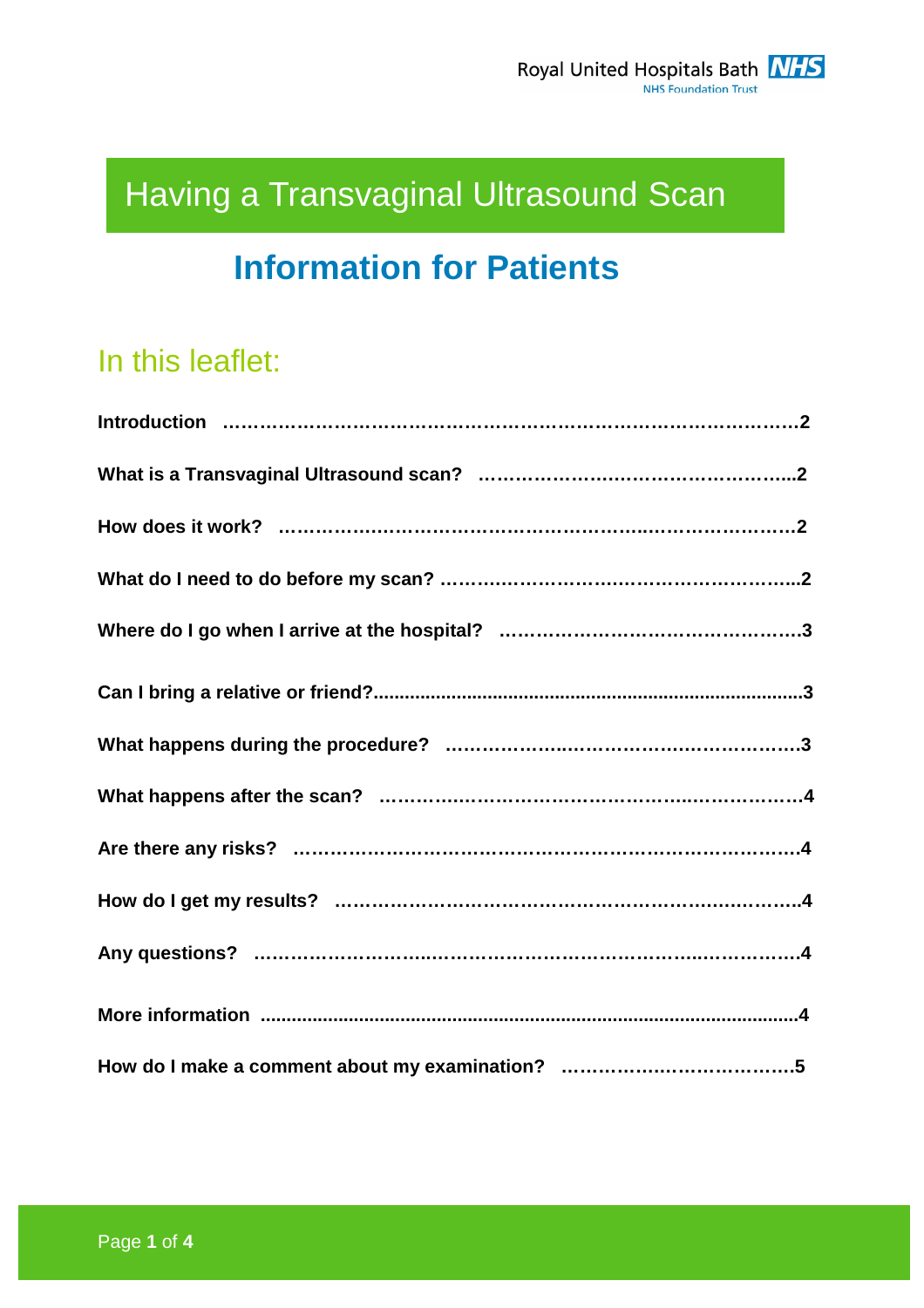## **Introduction**

This leaflet tells you about having an ultrasound scan. It explains how the test is done, what to expect, and what the possible risks are.

If you have any questions or concerns, please do not hesitate to speak to a doctor or nurse caring for you.

# What is a Transvaginal Ultrasound scan?

Ultrasound is a way of looking inside your body to help diagnose medical conditions and guide treatment. An ultrasound scanner uses high-frequency sound waves and computers to produce pictures of the organs and other structures inside the body, which can be viewed on a computer monitor. Transvaginal Pelvic ultrasound is particularly useful to evaluate the uterus, and the ovaries. It is the best method of assessing the uterine lining (endometrium) and the developing foetus in pregnant women.

## How does it work?

The ultrasound examination is performed by a Sonographer, who is a health professional highly trained to carry out and report these scans, or by a Radiologist, who is a doctor specially trained to carry out imaging examinations and to interpret the images.

The Sonographer or Radiologist uses a hand-held device called a transducer, which transmits the sound waves into your body. For a transvaginal scan the transducer is covered with a sterile cover and is inserted into the vagina. The sound waves are reflected back to the transducer from the different structures and tissues inside the pelvis. The returning sound waves are converted by a computer into a moving image of the internal structures of the body, and the images are displayed on a computer screen.



# What do I need to do before my scan?

#### **Dietary preparation.**

You may need to drink fluids to fill the bladder for an initial scan of the pelvis through the skin of the lower abdomen. If you would prefer to do this on arrival at the hospital, please plan to arrive approximately 30 minutes before your appointment time. You will then be asked to empty the bladder for a transvaginal scan.

#### **Taking tablets and medicines**

You should continue to take all your normal medication.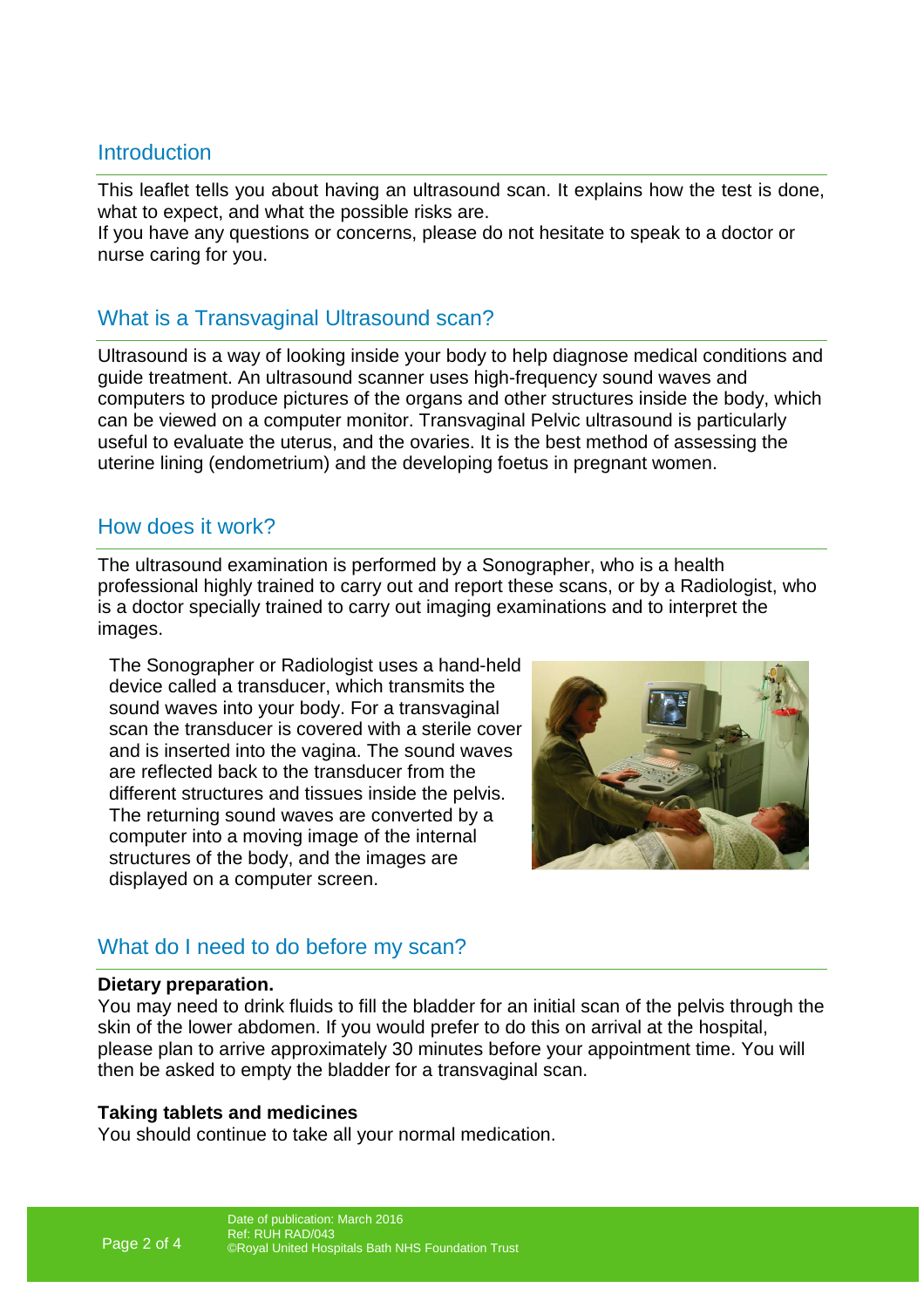# Where do I go when I arrive at the hospital?

Please report to the reception desk in PAW Ultrasound (D3), or the Radiology main department (B7), with your appointment letter 10 minutes before your appointment time. Please click on the following link for a site map of the hospital: http://www.ruh.nhs.uk/finding/documents/RUH\_directory\_map.pdf

You will be asked to sit in the waiting area until called by a member of staff. A member of the team will explain the test and answer any questions.

You should wear clothing that allows easy access to the area that is being examined. You will be able to undress in private & will be provided with a modesty towel.

# Can I bring a relative or friend?

You may bring a relative or friend with you to the appointment and, if you wish, they will usually be able to accompany you in the examination room.

If you need an interpreter or a chaperone, please tell us when you receive your appointment so that we can arrange this. If you would prefer a female radiologist or sonographer to perform the scan please contact us.

# What happens during the procedure?

You will be taken into the Ultrasound Scanning Room and asked to lie down on the examination couch. The area to be examined is exposed while the rest of the body is covered. The lighting in the room is usually dimmed in order to see the pictures more clearly. An initial scan of your pelvis may be performed through the skin of your lower abdomen.

If a transvaginal scan is to be performed you will be asked to ensure that your bladder is empty. This scan is performed with a long narrow cylindrical "transducer" (a smooth hand held device) which has a sterile protective cover placed over it. The Radiologist / sonographer will apply clear gel to the transducer before gently inserting it into the vagina. This positions the transducer close to the uterus and ovaries in order to obtain very clear high resolution images, which are displayed on the computer screen. The Radiologist / sonographer will record still photographs from the moving images on the screen.

The examination should not be painful but if you experience any discomfort, you should inform the Radiologist / sonographer immediately.

The examination takes approximately 10-20 minutes to perform.